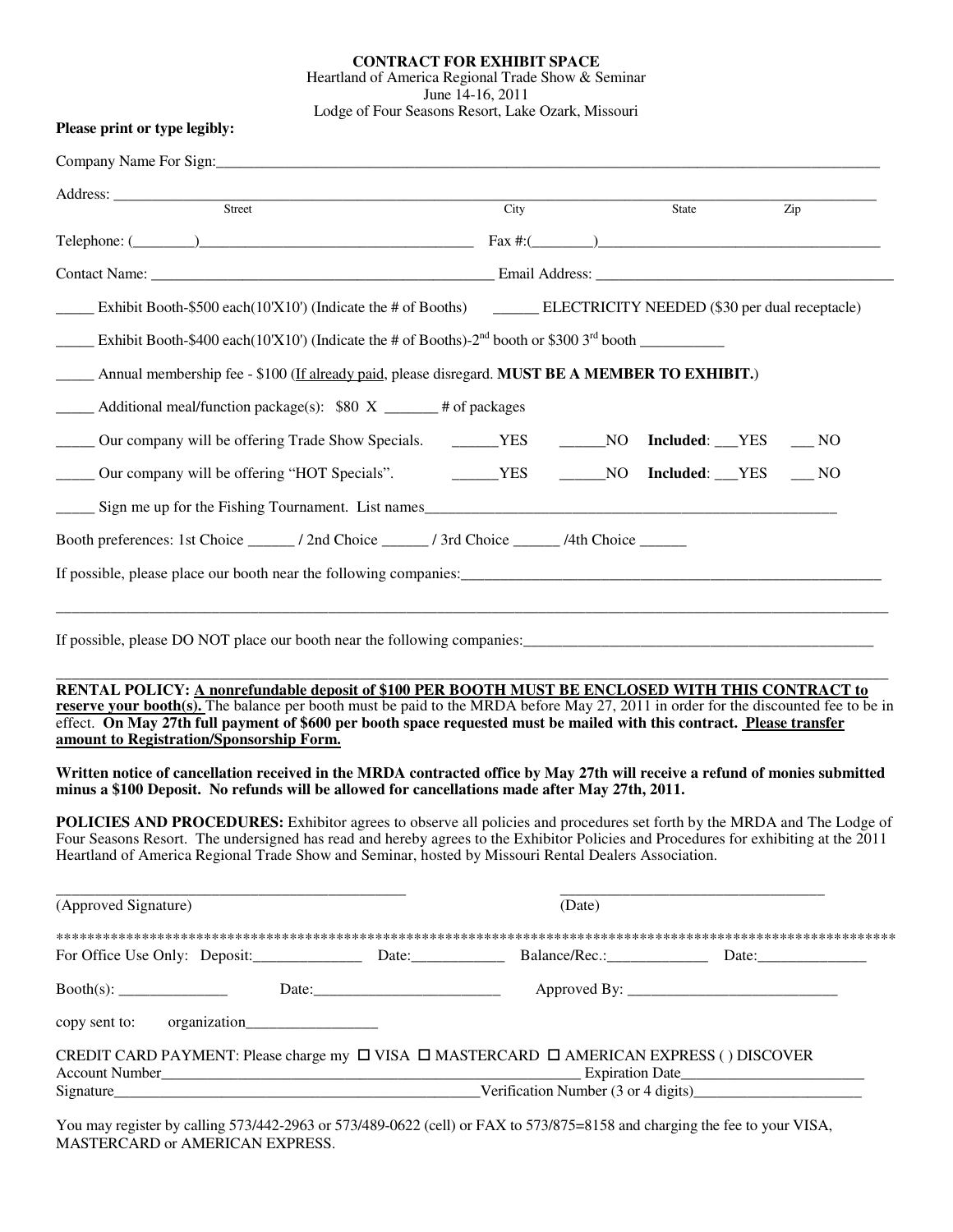## **REGISTRATION/SPONSORSHIP AGREEMENT**

Heartland of America Regional

2011 Trade Show and Seminar

June 14-16, 2011

|                                                                                                                                                                                                                                                                                                                                                                                                                                                                                                                                                                                                                                                                              | Company Name For Sign: Company Name For Sign: |                      |                      |       |                                                                                                                                                                                                                                                                                                                        |
|------------------------------------------------------------------------------------------------------------------------------------------------------------------------------------------------------------------------------------------------------------------------------------------------------------------------------------------------------------------------------------------------------------------------------------------------------------------------------------------------------------------------------------------------------------------------------------------------------------------------------------------------------------------------------|-----------------------------------------------|----------------------|----------------------|-------|------------------------------------------------------------------------------------------------------------------------------------------------------------------------------------------------------------------------------------------------------------------------------------------------------------------------|
|                                                                                                                                                                                                                                                                                                                                                                                                                                                                                                                                                                                                                                                                              |                                               |                      |                      |       |                                                                                                                                                                                                                                                                                                                        |
| Address: <u>Street Street Street Street Street Street Street Street Street Street Street Street Street Street Street Street Street Street Street Street Street Street Street Street Street Street Street Street Street Street St</u>                                                                                                                                                                                                                                                                                                                                                                                                                                         |                                               | City                 |                      | State | Zip                                                                                                                                                                                                                                                                                                                    |
| Telephone: $(\_\_\_\_\_)$                                                                                                                                                                                                                                                                                                                                                                                                                                                                                                                                                                                                                                                    |                                               |                      |                      |       |                                                                                                                                                                                                                                                                                                                        |
| Contact Name & Title: 1988 Contact Name & Title:                                                                                                                                                                                                                                                                                                                                                                                                                                                                                                                                                                                                                             |                                               |                      |                      |       |                                                                                                                                                                                                                                                                                                                        |
| Email address<br>Our Company Would Like To Take Advantage Of The Following Opportunities:<br>Exhibit Booth-\$500-1 <sup>st</sup> booth, \$400-2 <sup>nd</sup> booth, \$300-3 <sup>rd</sup> or more- $(10^{\circ}\text{X}10^{\circ})$<br>$(On 5-27-11, booth price is $100 higher)$<br>(Contract for Exhibit Space must be completed) X _____ (# of Booths)<br>* (\$100 deposit reserves your space with balance due before May 27, 2011)<br>Annual membership fee-\$100 (If already paid, please disregard.<br><b>MUST BE A MEMBER TO EXHIBIT)</b><br>Exhibitors Requesting Extra Meal/Function Package: \$80 X (# of Reps)<br>ELECTRICITY NEEDED (\$30 per dual receptacle) |                                               |                      |                      |       | $=$ $\sim$ $\sim$ $\sim$<br>$=$ $\sim$ $\sim$ $\sim$ $\sim$<br>material contracts and<br>$=$ $\sim$ $\sim$ $\sim$ $\sim$                                                                                                                                                                                               |
| $\frac{1}{2}$ Golf Tournament: $\frac{1}{2}$ # of golfers X \$72 (Fill out golf form & return)                                                                                                                                                                                                                                                                                                                                                                                                                                                                                                                                                                               |                                               |                      |                      |       | $=$ $\frac{1}{2}$ $\frac{1}{2}$ $\frac{1}{2}$ $\frac{1}{2}$ $\frac{1}{2}$ $\frac{1}{2}$ $\frac{1}{2}$ $\frac{1}{2}$ $\frac{1}{2}$ $\frac{1}{2}$ $\frac{1}{2}$ $\frac{1}{2}$ $\frac{1}{2}$ $\frac{1}{2}$ $\frac{1}{2}$ $\frac{1}{2}$ $\frac{1}{2}$ $\frac{1}{2}$ $\frac{1}{2}$ $\frac{1}{2}$ $\frac{1}{2}$ $\frac{1}{2$ |
| <b>Sponsorships:</b><br>Golf Tournament                                                                                                                                                                                                                                                                                                                                                                                                                                                                                                                                                                                                                                      |                                               |                      |                      |       |                                                                                                                                                                                                                                                                                                                        |
| <b>Bass Tournament</b>                                                                                                                                                                                                                                                                                                                                                                                                                                                                                                                                                                                                                                                       |                                               |                      | $$500$ $$250$ $$100$ |       | $\equiv$ and the set of $\sim$                                                                                                                                                                                                                                                                                         |
| Tuesday's Reception                                                                                                                                                                                                                                                                                                                                                                                                                                                                                                                                                                                                                                                          |                                               | $$500$ $$250$        | $$100$ $\qquad$      |       |                                                                                                                                                                                                                                                                                                                        |
| Vendor Reception                                                                                                                                                                                                                                                                                                                                                                                                                                                                                                                                                                                                                                                             |                                               | $$500$ $$250$        | $$100$ $\_\_$        |       | $\equiv$ , and the set of $\sim$                                                                                                                                                                                                                                                                                       |
|                                                                                                                                                                                                                                                                                                                                                                                                                                                                                                                                                                                                                                                                              |                                               | $$500$ $$250$        | $$100$ $\qquad$      |       |                                                                                                                                                                                                                                                                                                                        |
|                                                                                                                                                                                                                                                                                                                                                                                                                                                                                                                                                                                                                                                                              |                                               |                      |                      |       |                                                                                                                                                                                                                                                                                                                        |
| Dinner<br>Breakfast-Thursday                                                                                                                                                                                                                                                                                                                                                                                                                                                                                                                                                                                                                                                 |                                               | $$500$ $$250$ $$250$ | $$100$ $\qquad$      |       |                                                                                                                                                                                                                                                                                                                        |

Total Enclosed - Please Find Our Check For \$\_\_\_\_\_\_\_\_\_\_\_\_\_

# Make checks payable to: **MRDA- Heartland of America Regional Trade Show**

Please return to: **Heartland of America Regional Trade Show/MRDA**  501 South Cedar Lake Dr. Columbia, Missouri 65203-9183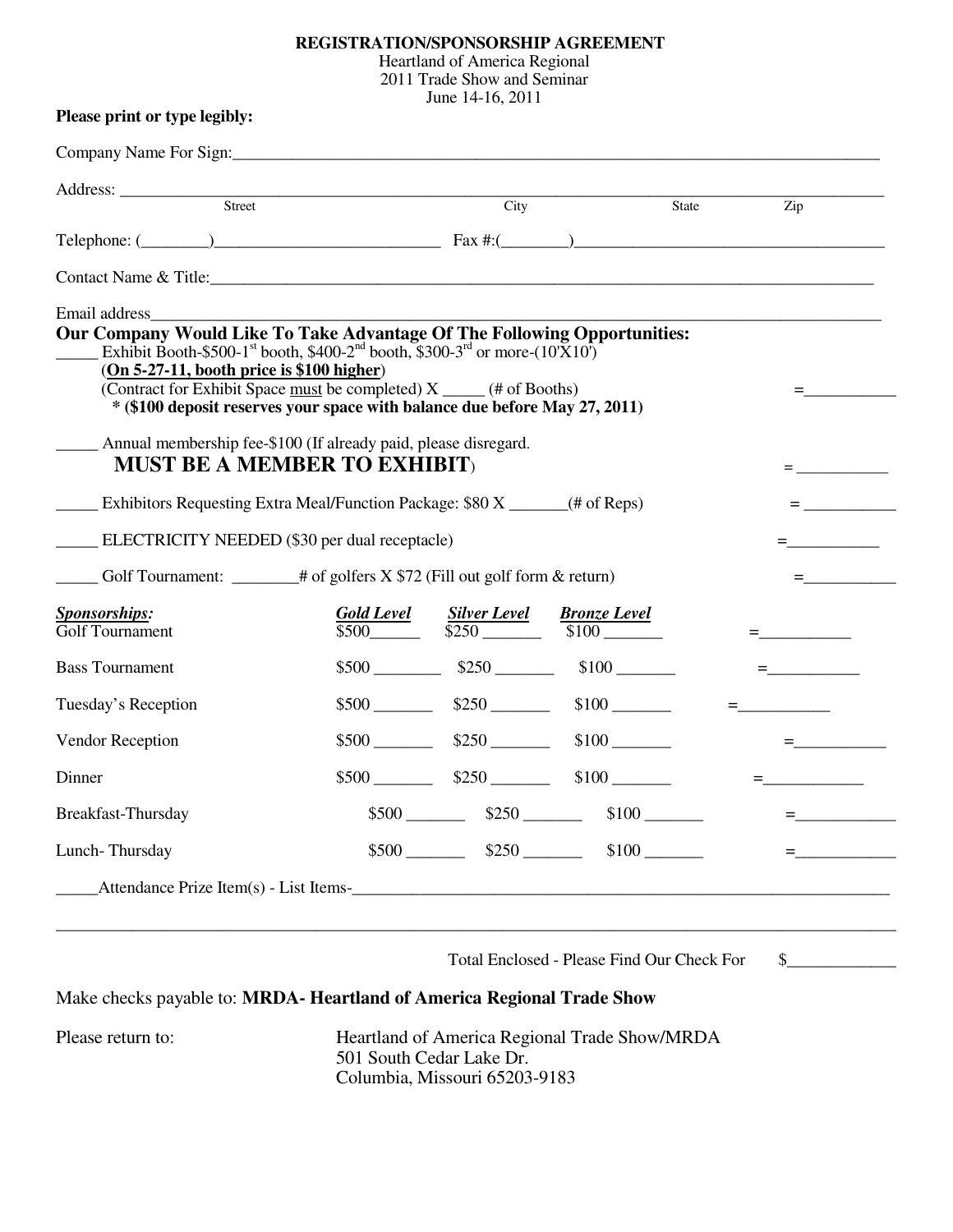## **SPONSORSHIP OPPORTUNITIES**

Listed below are a number of sponsorship opportunities, which include Exhibit Booth, Social Activities and Golf Tournament Sponsorship.

## **EXHIBIT BOOTH (\$500-1st Booth, \$400 2nd Booth, \$300 3rd or more Booths) (ON MAY 27, 2011, BOOTH FEE INCREASES BY \$100 per BOOTH)**

There will be 70 booths available. This opportunity provides you:

- \* An 10' X 10' booth with a 6' draped table, 2 chairs, trash can and an identification sign for booth price.
- \* Admission to all activities held in the Exhibit Hall.
- \* One Free Complete Meal/Function Package for  $1^{st}$  &  $2^{nd}$  booth.
- \* Recognition in Final Program

## **TUESDAY'S RECEPTION OR VENDOR RECEPTION (\$500 – Gold Sponsor, \$250 – Silver Sponsor, \$100 – Bronze Sponsor (June 14th or 15th)**

Tuesday night's & Wednesday night's receptions are held in the Exhibit Hall. Beer, soda and hors d'oeuvres will be served on Tuesday. On Wednesday, a full bar will be available as well as cheese and fruit trays.

Gold - Silver - Bronze sponsorships provides:

- \* If exhibiting, signage for your booth and a special recognition ribbon for badge.
- \* Your company's name announced over the P.A. system as sponsor.
- \* Your company's name printed in the program as a reception sponsor.
- \* Signage at entrance and by the refreshments.
- \* Recognition of your company at the reception.

## **DINNER (\$500 – Gold Sponsor, \$250 – Silver Sponsor, \$100 – Bronze Sponsor (June 15th)**

This event is available to the participants at the meeting. Sponsors are welcomed to help defray a portion of the cost of this event. Sponsorship would include:

- \* If exhibiting, signage at your booth and a special recognition ribbon for badge.
- \* Signage at room entrance.
- \* Your company's name announced at the event.
- \* Your company's name printed in the final program.
- \* Recognition of your company at the dinner.

### **BUFFET BREAKFAST (\$500 – Gold Sponsor, \$250 – Silver Sponsor, \$100 – Bronze Sponsor (June 16th)**

There is one breakfast held during the Trade Show. Coffee, juices, etc. are served. Sponsorship in a breakfast provides:

- \* If exhibiting, signage for your booth and a special recognition ribbon for badge.
- \* Your company's name announced over the P.A. system as sponsor.
- \* Your company's name printed in the program as a breakfast sponsor.
- \* Signage at entrance and by the refreshments.
- \* Recognition of your company at the breakfast.

### **LUNCH (\$500 – Gold Sponsor, \$250 – Silver Sponsor, \$100 – Bronze Sponsor (June 16th)**

This event is available to the participants at the meeting. Sponsors are welcomed to help defray a portion of the cost of this event. Sponsorship would include:

- \* If exhibiting, signage at your booth and a special recognition ribbon for badge.
- \* Signage at room entrance.
- \* Your company's name announced at the event.
- \* Your company's name printed in the final program.
- \* Recognition of your company at the dinner.

## **GOLF TOURNAMENT (\$72/PLAYER includes fees and cart)**

## **\$500 – Gold Sponsor, \$250 – Silver Sponsor , \$100 – Bronze Sponsor**

- \* \$500 Gold Sponsor includes organization name on trophies and in final program. **(ONLY 1 Sponsor)-TAKEN**
- \* \$250 Silver Sponsor includes signage by golf breakfast & in program
- \* \$100 Bronze Sponsor includes advertising at tee or green and program acknowledgment

## **BASS FISHING TOURNAMENT (\$500 – Gold Sponsor, \$250 – Silver Sponsor, \$100 – Bronze Sponsor)**

(Boat and fishing license NEEDED to participate)

MRDA is seeking assistance in Gold, Silver and/or Bronze sponsorship of this tournament. Organization(s) may supply prizes or trophies. GOLD sponsor needs to notify MRDA 30 days in advance for trophies engraving. If interested, contact John Cleek (573/449- 1010)

\* \$500 - Gold Sponsor - includes organization name on trophies and in final program **(ONLY 1 Sponsor)-TAKEN**

- $*$  \$250 Silver Sponsor includes signage by bass breakfast  $&$  in program
- \* \$100 Bronze Sponsor includes signage on the dock and program acknowledgment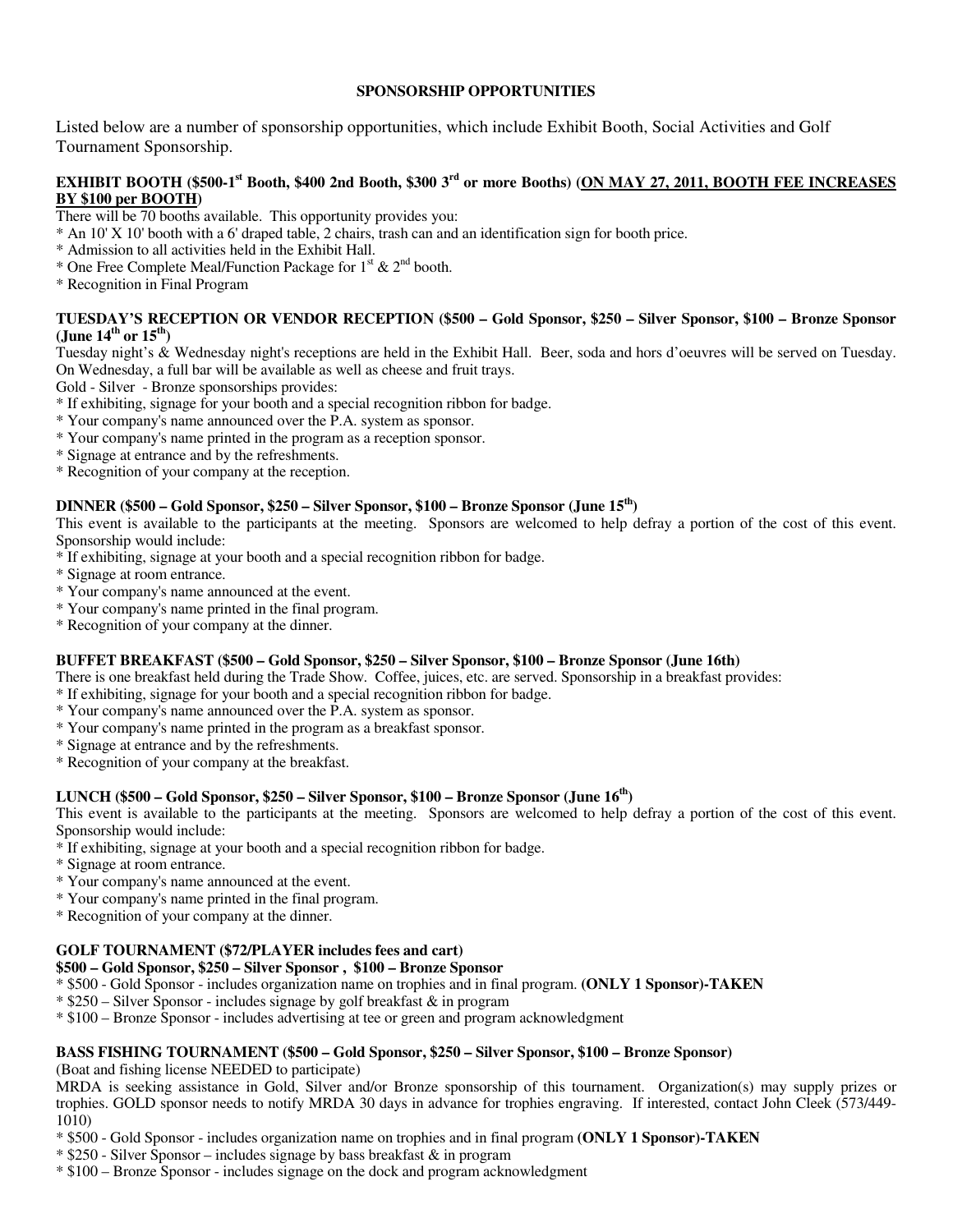## **EXHIBITORS POLICIES AND PROCEDURES**

1. **BOOTH ASSIGNMENTS:** Complete and return the enclosed contract for Exhibit space. List 4 space choices in order of preference. Booth assignments will be assigned after the May 27th deadline. Confirmation will be made as quickly as possible. The number of booth spaces is limited and assignments will be made on a first come, first served basis. A company that has not settled all previous accounts with the MRDA will not be assigned booth space. The MRDA determines the eligibility of any company or product to be exhibited at this meeting, either before or after proper execution of the contract. **NOTE:** If you do not receive confirmation from MRDA, then you are **NOT** registered for booth space(s).

NO RESERVATIONS FOR BOOTH SPACE WILL BE ACCEPTED OVER THE TELEPHONE.

2. **EXHIBITOR'S FEE & RENTAL POLICY:** The rental fee is \$500 for 1st booth (10'X10'), \$400 for  $2<sup>nd</sup>$  booth and \$300 for 3<sup>rd</sup> or more booths, if you register before May 27, 2011. To reserve your booth(s), a nonrefundable deposit of \$100 PER **BOOTH OR THE FULL FEE MUST BE ENCLOSED WITH THE APPLICATION.** The balance per booth must be paid to the MRDA before May 27, 2011 for the fee of \$500 for 1<sup>st</sup> booth, \$400 for 2<sup>nd</sup> booth  $\&$  \$300 for 3<sup>rd</sup> booth or more to be in effect. If the balance is not paid before May 27, 2011, the higher fee of \$600or \$100 extra per booth becomes the price. **On May 27th, full payment of \$600 or \$100 extra per booth space requested must be mailed with the application.** Nonpayment of space after June 1st will be interpreted to mean that the exhibiting organization no longer wishes to reserve space and the booth reservation will be CANCELED. The Association reserves the right to resell this space to another organization.

 Written notice of cancellation received in the MRDA Administrative Office by May 27, 2011 will receive a refund of monies submitted minus the \$100 deposit. No refunds will be allowed for cancellations made after May 27, 2011. All cancellations must be received on the company's letterhead. FULL PAYMENT MUST BE RECEIVED BEFORE SPACE CAN BE OCCUPIED.

3. **REGISTRATION AND BADGES:** Pre-registration of exhibit personnel is mandatory. Each exhibiting company is entitled to one (1) complimentary meal/function package for  $1<sup>st</sup>$  & 2nd booths only, which included admittance to all meals and functions. No meal packages for  $3<sup>rd</sup>$  or more booths. Other representatives may register to attend and work the booth. Any additional meal and function packages may be purchased at \$80.00 per package.

 Each exhibitor is expected to staff each booth adequately during exhibit hours. EACH REPRESENTATIVE OF AN EXHIBITING ORGANIZATION MUST WEAR AN OFFICIAL BADGE AT ALL TIMES IN THE EXHIBIT AREA.

- 4. **SIZE/FURNISHINGS:** Each booth is 10 feet wide by 10 feet deep. Rental fee includes drapery background (8 feet high), side dividers (3 feet high), a 7 by 44-inch sign with the name of the firm and a 6-foot table and 2 chairs. **Electricity must be secured prior to the start of the Trade Show. Please indicate on your form if electricity is needed.**
- 5. **EQUIPMENT SHIPMENT:** Large equipment should be clearly marked with the following: 1) Your company name, 2) Heartland of America Regional Trade Show, 3) booth number and 4) Lodge of Four Seasons Resort, Lake Ozark, Missouri.

ALL SHIPMENTS MUST BE PREPAID AND SENT DIRECTLY TO:

Page & Brown Convention Services (Fees for warehousing & delivery to resort will be sent with confirmation) 5744 Chapel Drive (Fees are exhibitor's responsibility) Osage Beach, MO 65065 573-348-5176

6. **SETTING UP & DISMANTLING:** The exhibit area will be open for installation work beginning 9:00 a.m. to 5:30 p.m. on Tuesday, June 14th. **During the Welcome Reception and Vendor Showcase, NO exhibitor will be allowed to set-up.** The exhibit hall will reopen at 9:00 a.m. on Wednesday, June 15th. Installation should be completed by 2:30 p.m. on Wednesday, June 15th. This extra time is allowed for those exhibitors wishing to play golf or fish Wednesday morning. Dismantling may begin at 7:00 a.m. on Thursday, June 16th and MUST be completed by Noon. (Arrangements must be made with the hotel if your exhibit will take longer to set up or dismantle than the time allowed). Exhibitor registration will begin at 9:00 am on Tuesday in the exhibit area.

 Each booth must be ready for final inspection by 2:30 p.m. on Wednesday. All exhibits must remain intact until the show closes at 7:30 p.m. on Wednesday, June 15, 2011. The Exhibit Hall will be close from 7:30 p.m. to 9:30 p.m. for the dinner.

- 7. **FAILURE TO OCCUPY SPACE:** Unless previously arranged, booth space not occupied by the exhibiting organization by 2:30 p.m. on Wednesday, June 15, 2011, will be forfeited without refund to the exhibitor and the space may be resold or used by the MRDA.
- 8. **EXHIBIT HOURS:** Vendor Showcase and Welcome Reception will be from 6:00 p.m. to 8:00 p.m. on Tuesday, June 14th. The Vendor Showcase will be from 3:00 p.m. to 7:30 p.m. on Wednesday, June 15th. Participants will be encouraged to visit during this time period. Refreshments will be served in the exhibit area to help increase exhibitor exposure. Drawings for attendance prizes will be conducted during this time also.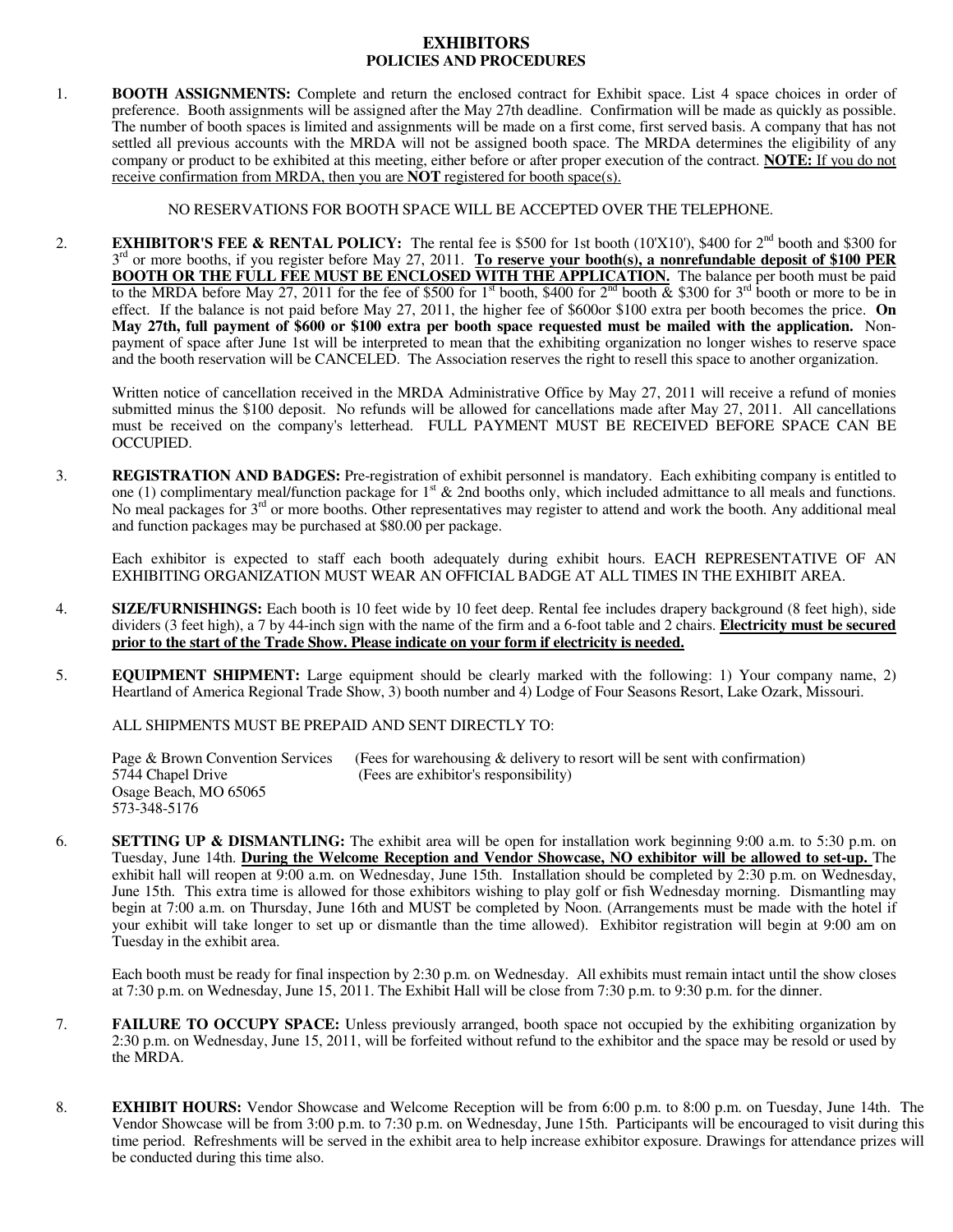- 9. **INSURANCE:** Exhibitors are urged to take out a portal rider, which is available at a nominal cost on their own insurance policy, to protect them against loss through theft, fire, damage, etc.
- 10. **LIABILITY:** It is agreed that individual exhibitors will protect, save and keep the Missouri Rental Dealers Association, Steiner and Associates and The Lodge of Four Seasons Resort from any damage or charges imposed for violation of any law or ordinance, whether occasioned by the negligence of the exhibitor or those holding under the exhibitor, as well as to strictly comply with the applicable terms regarding the exhibition premises; and further, exhibitor shall at all times protect, identify, save and keep harmless the above parties against and from any and all loss, cost, damage, liability of expense arising from or out of or by reason of accident or other occurrence to anyone, including the exhibitor, its agents employees and business invites, which arise from or out of or by reason of said exhibitor's occupancy and use of the exhibition premises or part thereof.
- 11. **CONVENTION FACILITY RESTRICTIONS:** 1) Volatile or flammable fluids, substances or materials of any nature prohibited by city fire regulation or insurance carriers may not be used in any booth. 2) All construction in a booth shall be substantial and fixed in position for the duration of the show. 3) All aisles and exits must be kept clear, clean and free from obstruction to comply with fire restrictions. 4) All business activity, circulars and advertising matter may be conducted and/or distributed ONLY within the booth(s) assigned to the exhibitor.

 COOPERATION: IT IS REQUIRED THAT EXHIBITS BE INSTALLED WITHIN THE ASSIGNED SPACE AND NOT INTERFERE WITH OTHER EXHIBITS. IT IS ALSO REQUIRED THAT EXHIBITS BE MANNED DURING DESIGNATED EXHIBIT HOURS AND NOT BE BROKEN DOWN UNTIL 7:30 P.M. ON WEDNESDAY.

 The following practices are prohibited: 1) Use of noisy electrical or mechanical apparatus interfering with other exhibits. 2) Canvassing or distributing any material outside the exhibitors own space. 3**) Equipment outside assigned booth space**. 4) Subleasing of exhibit space. 5) The use of billboard advertisement and/or display of signs outside of the exhibit area without prior approval from the Missouri Rental Dealers Association's Trade Show Chairman.

#### **The use of open audio systems is allowed. However, the exhibitor must agree to discontinue its use of the sound level if deemed to be objectionable to the convention participants or adjacent exhibitors.**

 The character of the exhibits is subject to the approval of the Trade Show Chairman, MRDA. The right is reserved to refuse the application of concerns not meeting standards required or expected, as well as the right to curtail or to close exhibits that reflect unfavorably on the character of the meeting. This applies to displays, literature, advertising novelties, souvenirs, conduct and attire of persons, etc.

- 12. **ATTENDANCE:** Approximately 150 dealers and spouses are expected to attend this meeting. At the 2010 meeting, 132 dealers and spouses representing 24 member companies were in attendance. There were 70 exhibits.
- 13. **SUBLETTING OF SPACE:** Exhibitors may not assign, sublet, or apportion the whole or any part of the space allocated. Exhibitors may not display or advertise products of any kind other than those manufactured or sold by them in the regular course of their business.
- 14. **SECURITY:** The Missouri Rental Dealers Association will provide security within the Exhibit Hall for the protection of the exhibitor's property in the exhibit hall after exhibit hall hours. The MRDA shall not be held responsible for the loss of, or damage to, any material for any cause and encouraged the exhibitor to exercise normal precautions to prevent loss or damage.
- 15. **EXHIBIT HALL FURNISHINGS:** The exhibit hall is entirely carpeted. The draping will be burgundy and white. Furniture, electrical connections, and other needs may be ordered through the Lodge of Four Seasons Resort (800/711-8983).
- 16. **CANCELLATION OF EXPOSITION:** Should any situation beyond the control of the Missouri Rental Dealers Association arise to prevent the 2011 Trade Show, MRDA will not be held liable for any expenses incurred by the exhibitor except the rental cost of booth space.
- 17. **SHOW SPECIALS:** MRDA recommends to the exhibiting vendors to offer trade show specials OR "HOT Specials" that are available on orders placed at the trade show ONLY. These specials should be sent in by April  $1<sup>st</sup>$  in order to be included in mailings to dealers or later, but later will limit the number of mailing they will be included in. MRDA will send to all exhibiting vendors a list of dealers registered, as it becomes available, for the Trade Show so they can personally market their specials to them.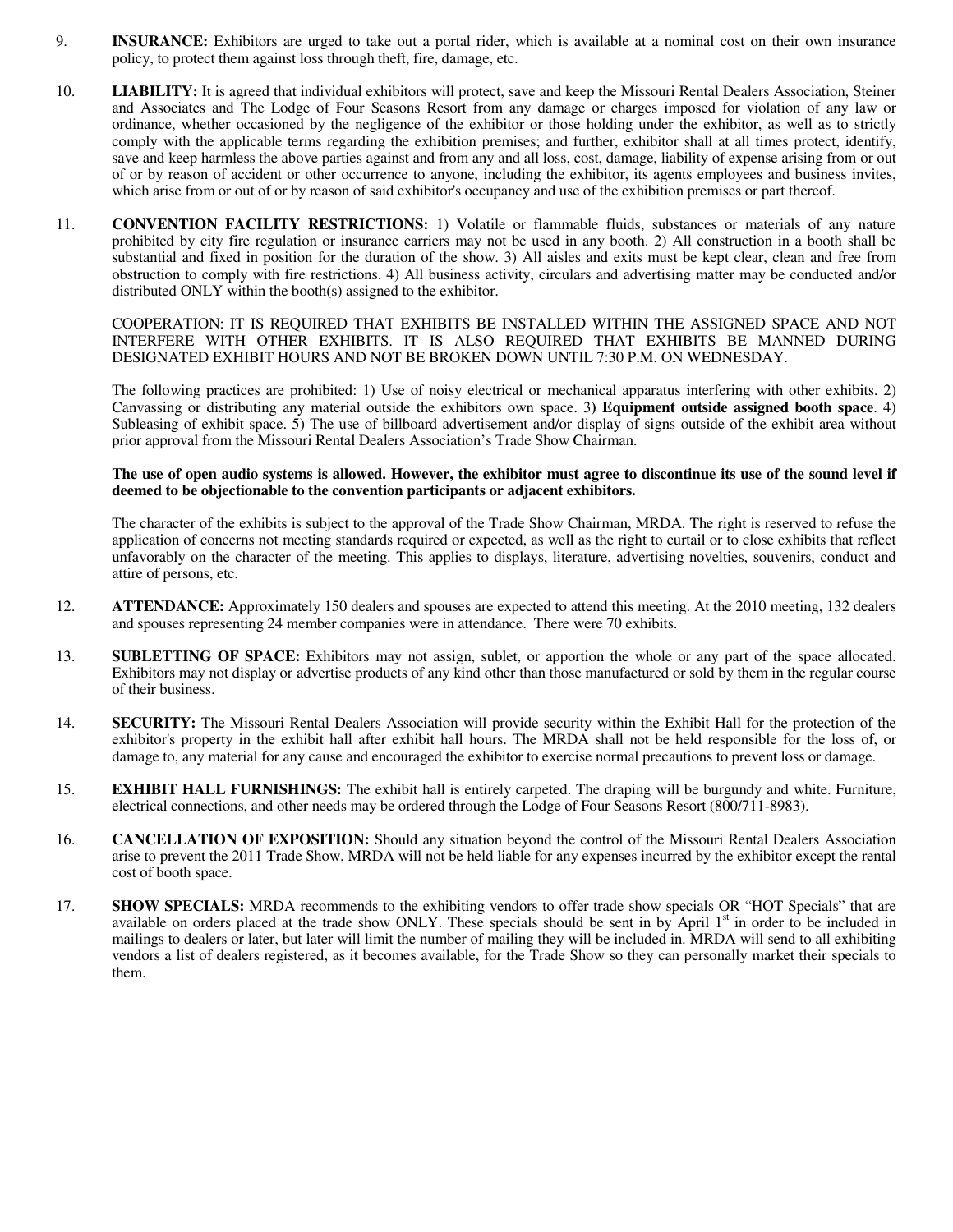## HEARTLAND OF AMERICA REGIONAL 2011 Trade Show and Seminar \* The Cove Golf Course \* Lake Ozark, Missouri GOLF TOURNAMENT

TO: EXHIBITORS

RE: ANNUAL GOLF TOURNAMENT

DATE: WEDNESDAY, JUNE 15, 2011

TEE TIMES: 8:00 A.M. - SHOTGUN START

FEES; \$72.00 PER PERSON - INCLUDES CART

COURSE: "The Cove" at the Lodge of Four Seasons Resort

Dear Exhibitor:

We look forward to your participation in our annual golf tournament. Tee times are limited to 60 players, so please sign up early. Times will start at 8:00 a.m. A member of the association will be assigning the tee times and we will inform you by June 9th. (PLEASE **do not** contact The Cove Golf Course at the Lodge of Four Seasons Resort) Players canceling after June 6, 2011 will not receive a refund, but can substitute for the canceled player.

| Golfer's Name                                    | Handicap     | <b>Amount Paid</b> |
|--------------------------------------------------|--------------|--------------------|
|                                                  |              |                    |
|                                                  |              |                    |
|                                                  |              |                    |
|                                                  |              |                    |
|                                                  |              |                    |
|                                                  | <b>TOTAL</b> |                    |
| Transfer total to Registration/Sponsorship Form. |              |                    |
|                                                  |              |                    |

**Send form to**: **Heartland of America Golf Tournament 501 South Cedar Lake Drive Columbia, Missouri 65203 phone-(573) 442-2963 fax-(573) 875-8158**